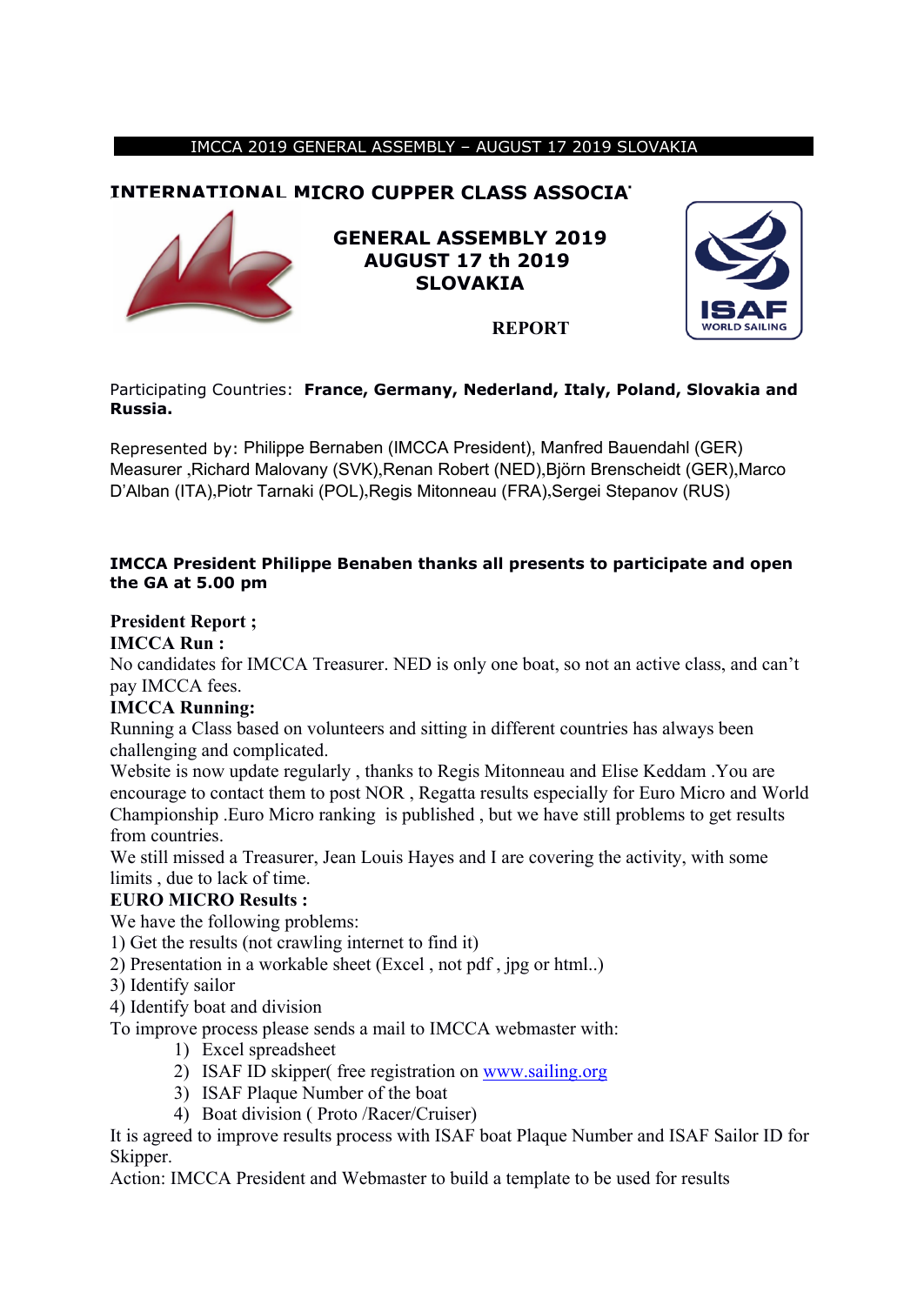publishing.

#### **Technical Committee updates**

See enclosed International Measurer report done by Manfred Bauendahl

#### **Financial update; see enclosed Financial Report**

See enclosed end of July 2019 Financial Report done by JL Hayes

#### **Country Update**

NED: 1 boat activity

POL: change of class management, Activity was decreasing but situation will change.POL is an active boat builder and Piotr and Marcin can do mediation between boat builder and foreign sailors.

GER: no boat moving for regatta; news crews on the way.

RUS: 10 boats with very active crew racing at International level .Due to size of the country it is difficult for crews to travel.

SVK: new crews joined Micro Class

ITA: not very active outside of the country ; 15 Micro in Venice , high score of participation for a regatta.

#### **End of year report for World Sailing**

It is requested all countries to send by end of November 2019 final end of year report for sending annual Micro Class report to World Sailing.

#### **EURO MICRO 2020 Calendar**

FRA: Paris at Eastern or Madine Lake (east region) in May GER: Zulpich early May SVK: July POL: end of September ITA: June BEL: Plate Taille October, but only Micro (no Laser or other cruiser same day) RUS: Pskov or Minsk or Moscow .Date to be addressed.

Calendar : Before November  $1<sup>st</sup>$ : submission to IMCCA, November  $15<sup>th</sup>$ , draft and conflicts solving , December 1 st , final Calendar published .

The aim is to have one Euro Micro regatta each month and so to allow crews to build an balanced season .

#### **2020 World Championship Poland: Gdansk**

POL proposal done to change to Warnemunde during sailing week .POL, GER and Warnemunde to organize communication , measurement , social event,race organization . Decision by early September (see GER statement received mean time) POL Class to come back very soon to IMCCA board with a clear proposal.

#### **2021 World Championship: France**

A quick survey through countries gives in priority sea location as La Rochelle or Quiberon .In